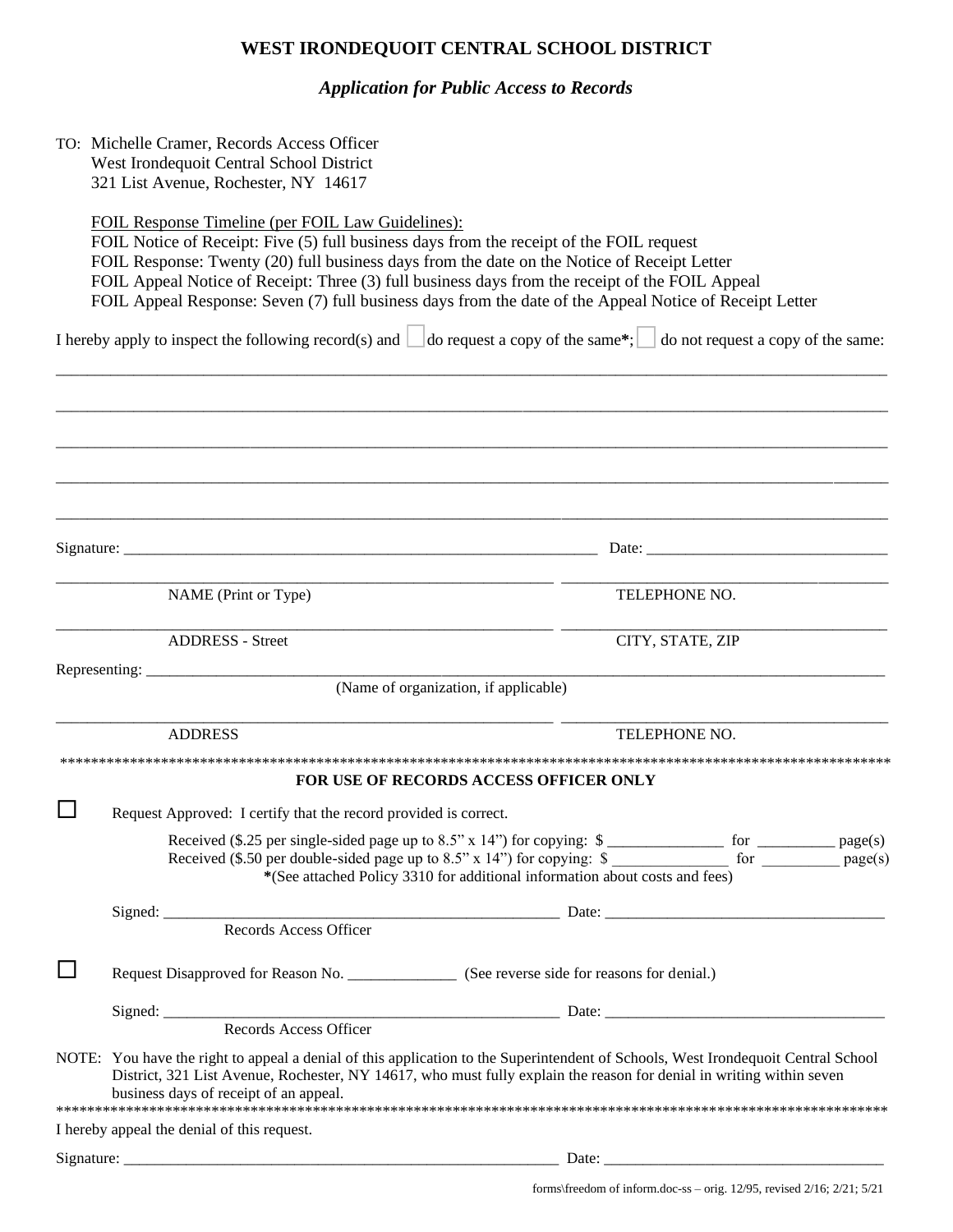## **RECORDS EXEMPTED FROM PUBLIC ACCESS**

- **1. Records specifically exempted from disclosure by state or federal statute. Under this exception, the Board may deny access to: student information which is made available to the parent and eligible student over 18 years of age, and is otherwise confidential under federal law; names of and charges placed against tenured teachers or supervisors which are held to be confidential under the State Education Law; child abuse reports, which are confidential under the Social Services Law; and material prepared for litigation or otherwise privileged as the work of an attorney pursuant to state or federal rules of civil procedure.**
- **2. Records which if disclosed would constitute an unwarranted invasion of personal privacy.**
- **3. Records which if disclosed would impair present or imminent contract awards or collective bargaining negotiations.**
- **4. Records confidentially disclosed to the Board and compiled and maintained for the regulation of commercial enterprise, including trade secrets, or for the grant or review of a license.**
- **5. Records which are compiled for law enforcement purposes and which, if disclosed, would:**
	- **a. interfere with law enforcement investigations or judicial proceedings;**
	- **b. deprive a person of a right to a fair trial or impartial adjudication;**
	- **c. identify a confidential source or disclose confidential techniques or procedures, except routine techniques or procedures;**
	- **d. reveal criminal investigative techniques or procedures, except routine techniques and procedures.**
- **6. Records which if disclosed would endanger the life or safety of any person.**
- **7. Records which are interagency or intraagency communications, except to the extent that such materials consist of:**
	- **a. statistical or factual tabulations or data;**
	- **b. instructions to staff which affect the public;**
	- **c. final Board policy determinations.**
- **8. Records which are examination questions or answers that are requested prior to the final administration of such questions.**
- **9. Records which are computer access codes.**
- **10. Record is not maintained by this district.**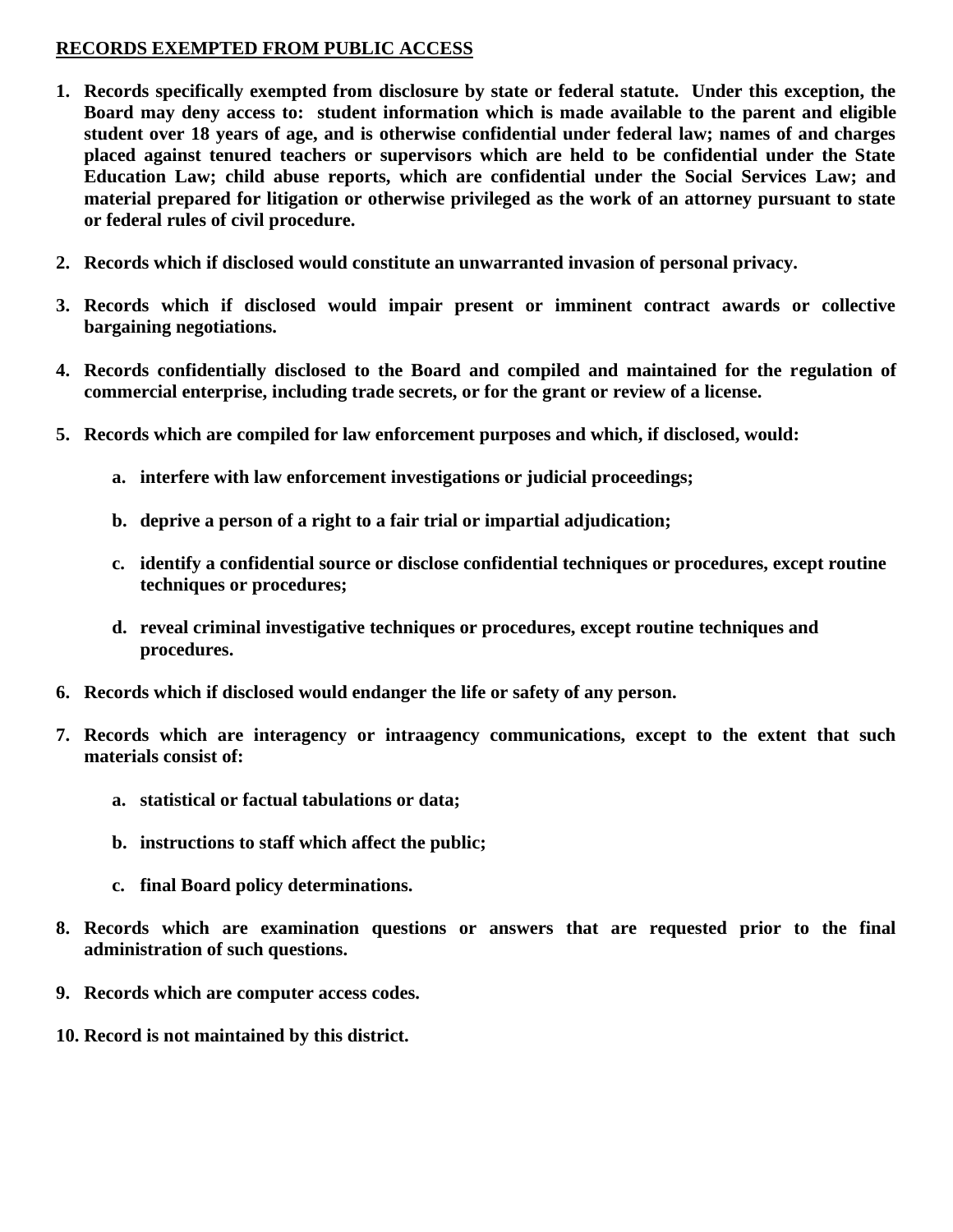

West Irondequoit **Central School District** 

## **Policy 3310 Community Relations**

## **PUBLIC ACCESS TO RECORDS**

Access to District records will be consistent with the rules and regulations established by the New York State Committee on Open Government and will comply with all the requirements of the New York State Freedom of Information Law (FOIL).

#### **Records Access Officer**

The Superintendent, subject to the approval of the Board, will designate a Records Access Officer who will have the duty of coordinating the District's response to public requests for access to records.

### **Fulfilling FOIL Requests**

The District will provide copies of records in the format and on the medium requested by the person filing the FOIL request if the District can reasonably do so regardless of burden, volume, or cost of the request. The District may charge a fee for copies as permitted by law and regulation.

The District may require a person requesting lists of names and addresses to provide a written certification that they will not use the lists of names and addresses for solicitation or fundraising purposes and will not sell, give, or otherwise make available the lists of names and addresses to any other person for the purpose of allowing that person to use the lists of names and addresses for solicitation or fundraising purposes.

## **Requests for Records via Email**

If the District has the capability to retrieve or extract electronic records with reasonable effort, it will provide the records electronically upon request. The District will accept requests for records submitted in the form of email and respond to those requests by email using the forms supplied by the District. This information will be posted on the District website, clearly designating the email address for purposes of receiving requests for records via this format.

When the District maintains requested records on the internet, the response will inform the requester that the records are accessible via the internet and in printed form either on paper or other information storage medium.

## **Notification**

The District will post in a conspicuous location wherever records are kept and/or publish in a local newspaper of general circulation a notice which contains: the locations where records will be made available for inspection and copying; the name, title, business address, and business telephone number of the Records Access Officer; and the right to appeal a denial of access to records with the name and business address of the person or body to whom the appeal should be directed.

#### **Additional Provisions**